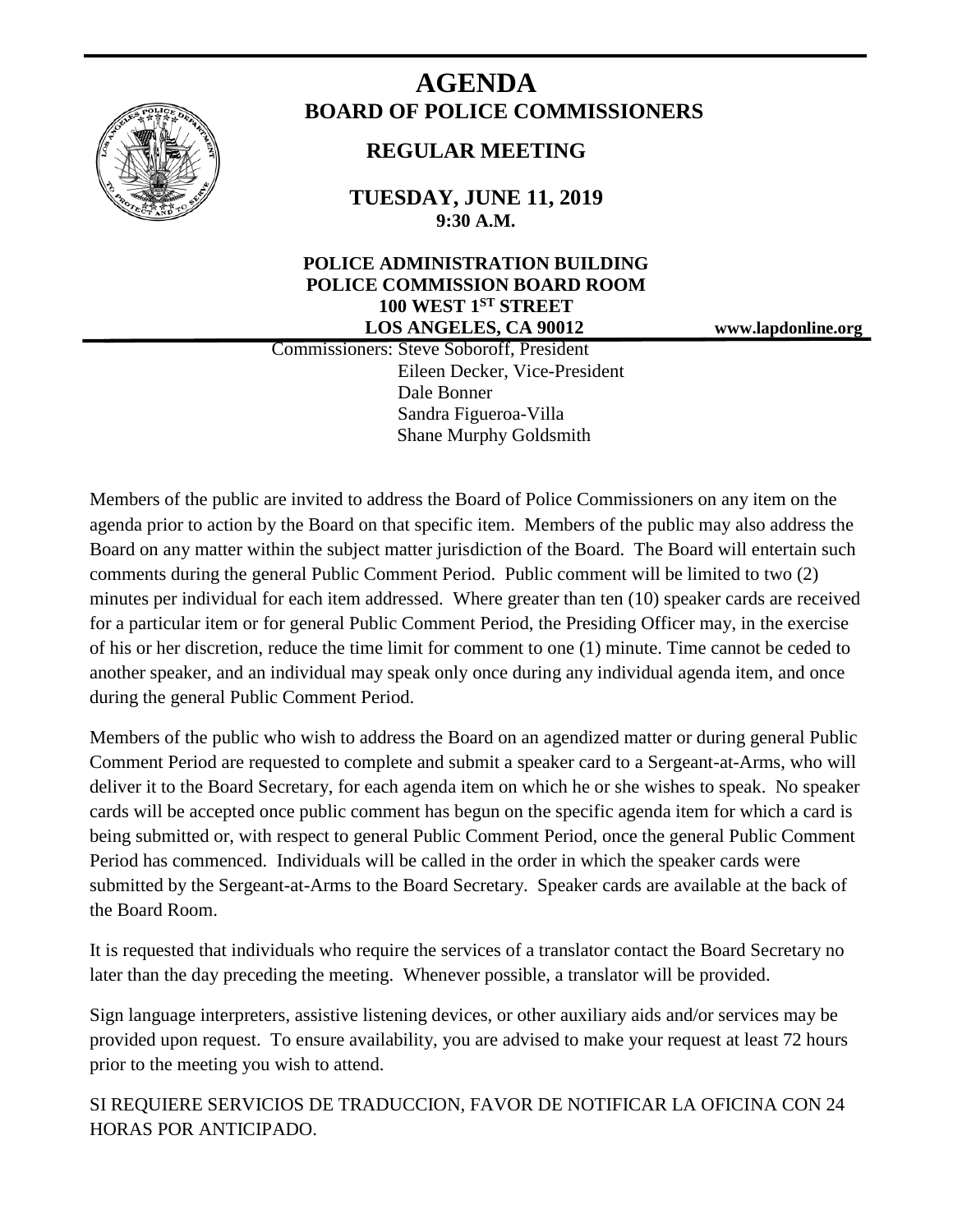#### **1. CONSENT AGENDA ITEMS**

A. DEPARTMENT'S REPORT, dated May 30, 2019, relative to at Travel Authority for the Chief of Police, June 23, 2019, through June 24, 2019, to attend the Police Executive Research Forum (PERF), Police Chiefs and Prosecutors Meeting, in Washington, D.C., as set forth. **IBPC #19-0164** 

Recommendation(s) for Board action:

APPROVE the Department's report.

B. DEPARTMENT'S REPORT, dated June 5, 2019, relative to a monetary donation in the amount of \$10,000.00, from the Los Angeles Police Foundation, to be used for a professional development training for 62 Youth Service Officers (YSO) on the "True Connection" curriculum, for the benefit of the Community Engagement Group, as set forth. **EXECUTE: EXECUTE: EXECUTE: EXECUTE: EXECUTE: EXECUTE: EXECUTE: EXECUTE: EXECUTE: EXECUTE: EXECUTE: EXECUTE: EXECUTE: EXECUTE: EXECUTE: EXECUTE: EXECUTE: EXECUTE: EXECUTE: EXECU** 

Recommendation(s) for Board action:

APPROVE the Department's report and ACCEPT the donation.

C. DEPARTMENT'S REPORT, dated June 5, 2019, relative to a monetary donation in the amount of \$25,000.00, from the Los Angeles Police Foundation, to used to allow for a Licensed Clinical Social Worker (LCSW) to be embedded within Central Area Resource Enhancement Services Enforcement Team (RESET) for a one-year operational period, for the benefit of Central Area, as set forth. [\[BPC #19-0159\]](http://www.lapdpolicecom.lacity.org/061119/BPC_19-0159.pdf)

Recommendation(s) for Board action:

 APPROVE the Department's report and TRANSMIT to the Mayor and City Council for acceptance.

D. DEPARTMENT'S REPORT, dated June 5, 2019, relative to the request for authority to destroy obsolete original records for Valley Traffic Division, as set forth.

[\[BPC #19-0160\]](http://www.lapdpolicecom.lacity.org/061119/BPC_19-0160.pdf)

Recommendation(s) for Board action:

APPROVE the Department's report and TRANSMIT to the City Clerk, Records Management Officer.

E. DEPARTMENT'S REPORT, dated June 5, 2019, relative to the request for authority to destroy obsolete original records for Central Traffic Division, as set forth.

[\[BPC #19-0161\]](http://www.lapdpolicecom.lacity.org/061119/BPC_19-0161.pdf)

Recommendation(s) for Board action:

APPROVE the Department's report and TRANSMIT to the City Clerk, Records Management Officer.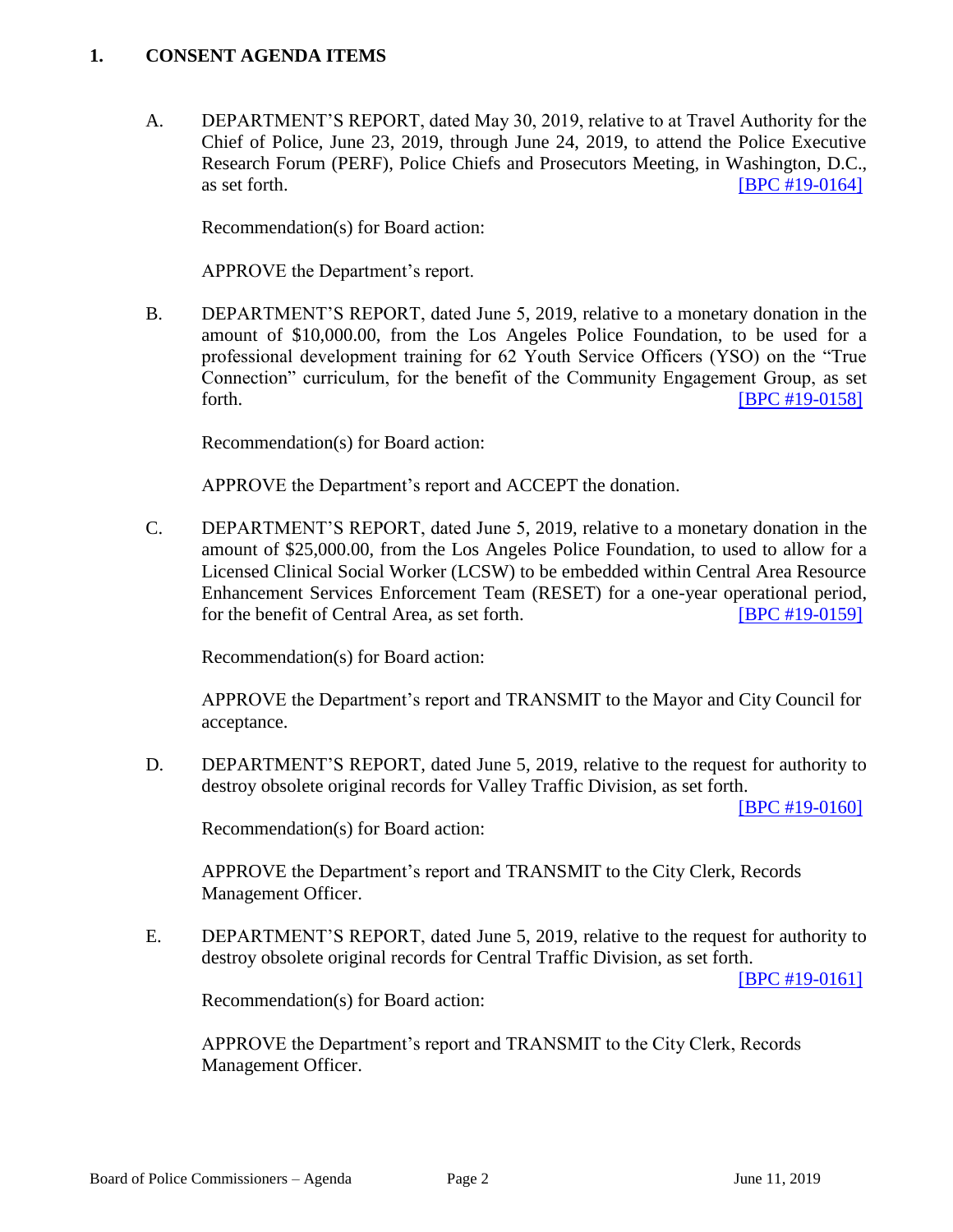F. DEPARTMENT'S REPORT, dated June 5, 2019, relative to the request for authority to destroy obsolete original records for Pacific Area, as set forth. [\[BPC #19-0162\]](http://www.lapdpolicecom.lacity.org/061119/BPC_19-0162.pdf)

Recommendation(s) for Board action:

APPROVE the Department's report and TRANSMIT to the City Clerk, Records Management Officer.

#### **2. REGULAR AGENDA ITEMS**

A. DEPARTMENT'S REPORT, dated June 7, 2019, relative to the Hazardous Material Unit Audit (AD No. 19-01), as set forth. [\[BPC #19-0163\]](http://www.lapdpolicecom.lacity.org/061119/BPC_19-0163.pdf)

Recommendation(s) for Board action:

APPROVE the Department's report.

B**.** INSPECTOR GENERAL'S REPORT, dated June 6, 2019, relative to the Review of Suspicious Activity Reports 2016-2017, as set forth. [\[BPC #19-0157\]](http://www.lapdpolicecom.lacity.org/061119/BPC_19-0157.pdf)

Recommendation(s) for Board action:

APPROVE the Inspector General's report.

#### **3. REPORT OF THE CHIEF OF POLICE**

- Significant Incidents and activities occurring during the period of June 4, 2019 through June 11, 2019
- Crime Statistics
- Department Personnel Strength

#### **4. PUBLIC COMMENT PERIOD**

#### **5. CLOSED SESSION ITEMS**

- A. PUBLIC EMPLOYEE DISCIPLINE/DISMISSAL/RELEASE/PUBLIC EMPLOYEE PERFORMANCE EVALUATION. Officer Involved Shooting (OIS). Government Code Section 54957.
	- 1. OIS #046-18 One Captain I *(Date of Occurrence -07/21/18* One Lieutenant II *Involved Party – G.E. Atkins*) One Sergeant I

Two Police Officer II

#### **ADJOURNMENT**

Support materials relative to Open Session agenda items are available for public inspection in Room 134, Police Administration Building. The Board may consider matters of an emergency nature not appearing on the published agenda. Information on supplemental agenda items may be obtained by